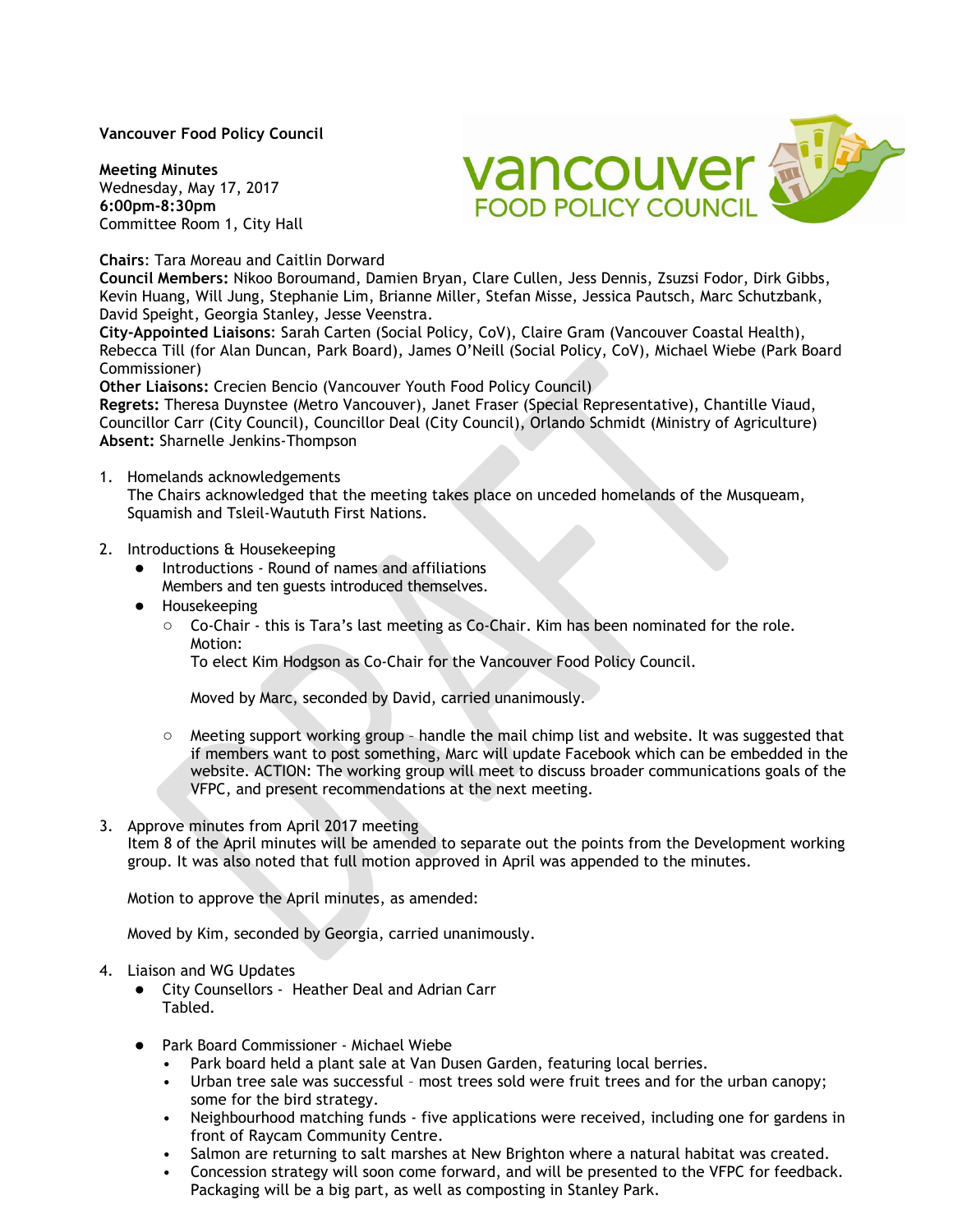- Park board master plan a group will present at an upcoming meeting. Infrastructure is being reviewed, and food and food waste will be a big part. Kits pool will be redone with more salt water added. Strategies are needed for putting collection bins in public places.
- The beverage contract is on month to month. Park Board was not satisfied with the work of the contractor hired to review.
- **City Staff Liaisons**

City Scholar – working on a project on the value of green grocers, and are currently defining scope. ACTION: Sarah will share research papers on the topic of green grocers. The definition of 'green grocer' will be included in the scope. Locations have been identified for study, and the project will also look at the impact of land values. The RTF working group has input throughout the process. It was suggested that existing data from VCH Asset Map and/or mapping of business licenses could be used. A project in Richmond mapped 'healthy' vs 'not healthy' retail and overlaid data from My Health My Community and found differences in health outcomes. The research is being completed now. ACTION: Claire will circulate once reported. The City is undertaking this project to understand the value of green grocers to neighbourhoods and also how they serve the community. The City is embarking on projects related to retail (RFPs open now) that will inform this study.

- Waste Zero Waste 2040 deferred to agenda item 6
- Park Board

Sustenance Festival – The Sustenance festival engages with community partners to celebrate food. This year, Stephanie Lim has been hired to build cross-cultural relationships. A series of research questions will help identify barriers, stories will be collected, and grants are being offered for community-based initiatives. Rebecca is seeking members for a small advisory committee to determine how to increase diversity while rethinking the festival. Honoraria are available to advisory committee members and those who are informed by lived experience are particularly sought. Responsibilities include attending three meetings starting in June. ACTION: Rebecca will send an email to the group.

Wild Salmon Caravan with Dawn Morrison (information circulated beforehand) - Dawn's traditional territories are home to one of the largest salmon spawning grounds. Dawn has been working with the Park Board and other partners to organize the Wild Salmon Caravan on Oct 7. Where the salmon previously thrived, they now are much reduced, which is worrisome as it is a key species. The goal of the event is to transform dark energy and educate the public as part of food justice work, and truth and reconciliation. Organizations are being sought to host the Caravan as they follow the sockeye home to the Adams River. The route for Vancouver will go from the Friendship Centre on Commercial Drive to Trout Lake, with expected attendance around 5000. The event will have a global reach with professional photojournalists that will also promote partners. Cash is not requested, however, food donations, coordination, and preparation are needed with a goal of building community. The council briefly discussed the opportunity to sign on as a partner organization. There was agreement that this could be an excellent way to take action towards Indigenous Food Sovereignty but also recognized that the event would be a major undertaking. ACTION: Zsuzsi, Caitlin, Dennis, Jesse, David, Steffen, Nikoo, Jessica, Damien, Marc, Georgia, Will, and Brianne, will form an ad-hoc group to meet with Dawn and Rebecca to get more information about the event and what is expected from host partners, before determining whether or not hosting the event is within our mandate and feasible for our volunteer group.

- Urban Farming Working Group: Report back from 2040 Visioning Session The working group met to explore a vision for 2040. The notes are being analyzed. Strong connection to institutional land, and many are declining due to lack of economic viability. The group suggests to incentivize the ALR and use of institutional land. Using the concept of food lands, the group will consider how to think of food with an indigenous system lens. Urban farmers leave to go to suburbs to become farmers. ACTION: Marc will share notes with the VFPC.
- Children and Youth working group The VFPC is a member of the Coalition for Healthy School Food, whose goal it is to mobilize provincial and federal funding for a universal meal program. Momentum is gaining at the municipal level, and the Coalition would like to create a template for a motion that provides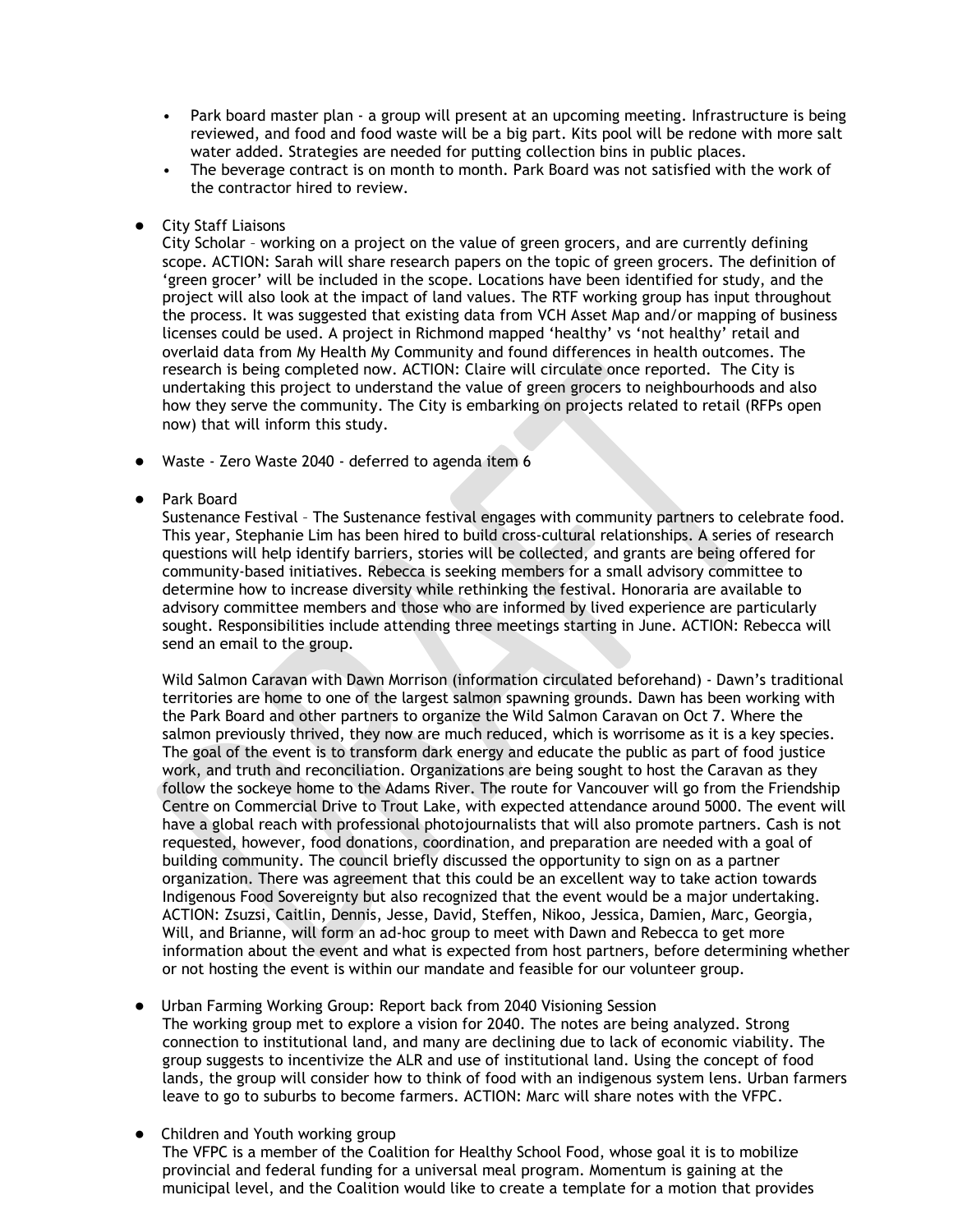local context but also has language that is consistent and can be used for other City Councils to adopt. In June at the FCM meeting, some members are hosting bus tours and wanted to give tools to City Councils to support this issue.

The VFPC would pass the motion, ask could ask other advisory councils to pass as well, before asking City Council to pass.

The draft motion is appended to these minutes.

This issue will be revisited to provide time for discussion.

Development working group

False creek flats plan is currently being discussed by City Council. The plan looks good from a food systems perspective, with no real surprises. An east-west artery has not yet been named. The group will see if the plan passes and in what form, then follow to see if the plan is executed as presented. The plan will come to Park Board as one proposal is to create the east-west connector through a park. Support would be appreciated; it was suggested that the related motion that was sent to the City be reworked for the Park Board.

5. Provincial Questionnaire Reflections

The original plan was to receive responses then read through and summarize for sharing with the media, however the NDP did not respond in time for this to happen. The responses will be useful in the future, no matter what government looks like, and have been posted to our website.

6. Zero Waste 2040 Update - Ryan Bigelow

Following on the presentation to the VFPC last summer, there has been a lot of action. This presentation focuses on both food waste and food packaging waste. The vision comes from the Greenest City Action Plan that has a target to reduce material sent to landfill by 50% from 2008 to 2020. In 2015, the City had reduced waste by 27%, and now needs to determine how to get to 2040, especially as the landfill will not be operational as of 2036. The guiding principles are to protect the environment, build prosperity, and connect people. Using a waste management hierarchy, efforts will be made first to avoid and reduce waste, then redistribute/reuse it, and finally to recycle and recover energy from it. The City recognizes limited jurisdiction, and can direct some activities, support others, and hope to influence others. Several factors increase waste in the food system – for example, global trade, income disparity, and new forms of packaging, which lead to a rising cost of food, increased water consumption, etc. Ideally, we will grow and import only what we need and food will be sustainably sourced, all surplus healthy, edible food will be redistributed and rescued, and all food scraps and wasted inedible food will be recovered.

The team is taking information from consultations to determine how the City can best move this forward. A summer workshop will be posted soon, and the draft strategy is due in late 2017/ early 2018.

Questions for VFPC –

- 1. How can food be redistributed to be incorporated into other food products?
- 2. For inedible food disposed, is there an appetite for localized composting or biofuel production replacing the need to haul this material to centralized processing facilities outside of Vancouver?
- 3. Some inedible food can be used in the production of animal feed. Have you seen thins occurring with Vancouver food waste or in other urban locations?

#### **Discussion**

- An additional question about food packaging was added.
- Research into other cities shows that most cities' 'zero waste' plans are more akin to waste management plans.
- A combination of policy tools have been used. For example, 90% of demolition waste is required to be diverted from landfills for pre-1970 homes. The Vancouver Charter is the City's most powerful tool; however, it was noted that this is a community zero waste plan; the City cannot do it on its own.
- The City is collaborating with other networks, and exploring the possibility of working with other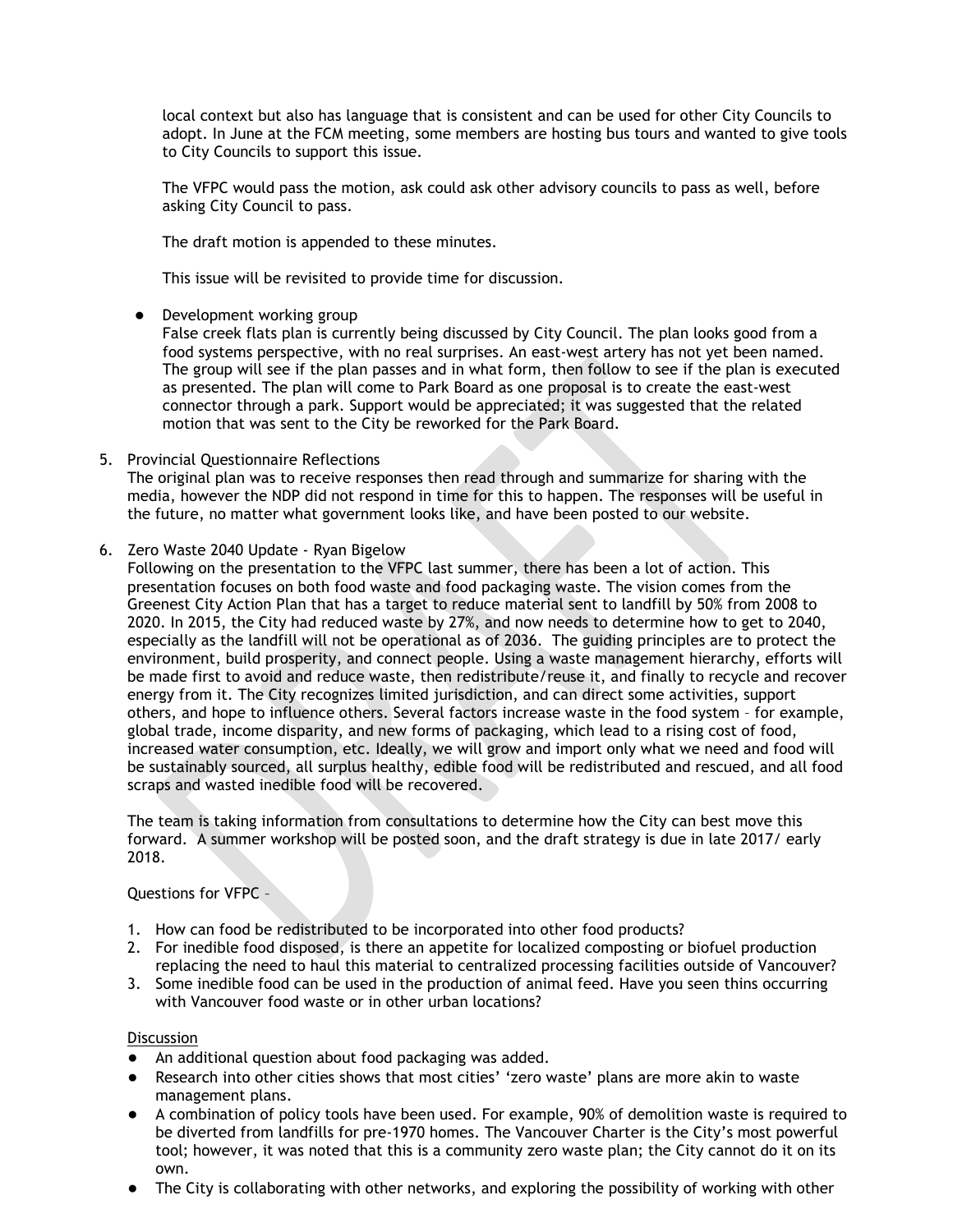cities to influence corporations.

Members and guests broke out into small groups to discuss the questions above.

### Report out from small group discussion:

Packaging - the city has less control over this, and would be better to incentivize such as fees on products to return, making manufacturers responsible for that packaging through lifecycle (such as the ban at farmers markets). VCH can sometimes be a barrier (e.g. with reusable containers).

Animal feed - some good examples exist such as saving scraps for pig farmers, however there are challenges such as refrigeration.

Composting – Education is needed to engage youth and also show the potential for composting and how to use the finished project. Alternative composting methods, such as bokashi can also be used.

Redistribution - can happen all along the food chain, however logistics are an issue, and heath and safety is a concern. More education can be done both on the bylaw, and to reduce stigma. Working with the supply side has been a barrier, as it is more expensive to redistribute than dump. If there were free pantries as in Germany, the City might be able to help inspect them.

Ryan will come back to this group. Smaller questions can be addressed to Zero Waste working group.

- 7. Food Strategy Actions James and Sarah
	- Food strategy update –the Food Strategy update to City Council has been postponed until the fall. This is not abnormal, and it will allow time to collect more data and to create a resource/impact analysis. Staff will report to their General Manager then to the VFPC. The GM has expressed interest in coming to a meeting, and may come in July.
	- Kitchens a project is looking to increase capacity for food programming in community centre kitchens, following last year's report on the state of kitchens. A workshop has been done that noted many centres have not had requests for kitchen space. For-profit businesses are not able to use the space, however social justice businesses might work. It was noted that kitchens work well for making food, but are not well-designed for food processing. Further ideas can be sent to Sarah.
- 8. Bread Basket
	- The VFPC must submit to the City its priorities for work plan in the year ahead. ACTION: working groups are to choose one priority each to move forward and send to Chairs by the end of the month.
	- Policies that are cross cutting that could be changed include those related to first nations, right to food, and development. Members were asked to consider these for the June meeting.
	- It was suggested that the VFPC as a whole could have a paid staff position, funded by the City or by a foundation. Another suggestion is to have a food policy director in the City that works across all departments.
	- Tara was thanked for all her work as Co-Chair of the VFPC.
- 9. Motion to Adjourn and after meeting social gathering Meeting adjourned at 8.32 pm

Moved by Marc, seconded by Will, carried unanimously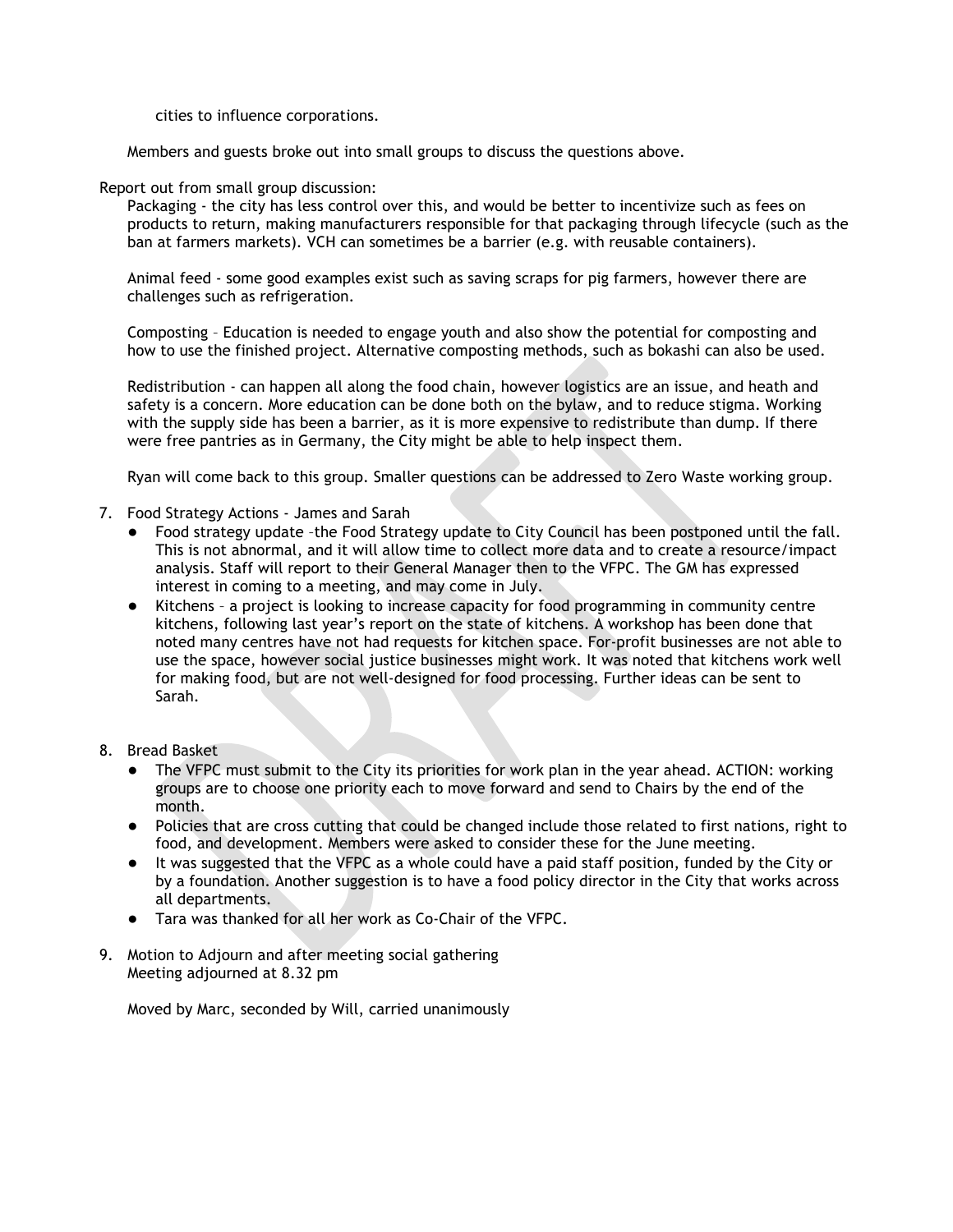# **Coalition for Healthy School Food – Draft Template for Municipal Support [Vancouver Food Policy Council / City of Vancouver]**

## **[Local context: refer to local policies and research where relevant]**

WHEREAS through the Vancouver Food Strategy the City of Vancouver has a goal to advocate for a just and sustainable food system with partners and at all levels of government, including strengthening partnerships and leveraging funds to ensure that residents and governments collaborate together toward food system goals. The Vancouver Food Strategy also includes a goal to improve access to healthy, affordable, culturally diverse food for all residents.

AND WHEREAS through the Healthy City Action Plan the City of Vancouver has a goal to ensure Vancouver's children have the best chance of enjoying a healthy childhood, which includes a priority action to expand access to healthy foods and food literacy development in schools.

And WHEREAS through the Greenest City Action Plan the City of Vancouver has set the goal to become a global leader in urban food systems. It also identifies advocating for food issues regionally, provincially and nationally as a key strategy, including collaborating with the Vancouver School Board to ensure schools receive adequate funding for meal programs.

And WHEREAS as part of the development of the Ministry of Health-led Provincial Healthy Eating Strategy, the Healthy Food and Healthy Eating in School Community Action Plan Team and the Leadership Council recommended an action to improve access to healthy food for students in school communities by: establishing strategic partnerships and developing models that enhance school food programs; and staying connected with national, provincial and municipal efforts to establish models for a cost-shared universal healthy school food program that would enable all students to have access to healthy meals at school every day.

And WHEREAS the VSB has succeeded in providing meals to thousands of vulnerable students over the past 29 years, and that ALL students and families would benefit from the expansion of these programs to ALL students if supported through additional funding.

AND WHEREAS the cost of food in BC for a reference family of four has increased 56%, from \$626 in 2001 to \$974 in 2015, along with increases in housing, child care and other family expenses, stretching families' ability to make ends meet. This has resulted in 12.7% or 523,500 British Columbians experiencing food insecurity in BC in 2012, an unprecedented high in the prevalence of food insecurity in BC.

## **[Coalition for Healthy School Food context]**

 $\overline{a}$ 

{the aim is for this language to be consistent across municipalities} And WHEREAS Canada remains one of the only Organization for Economic Co-operation and Development nations without a national school food program. Canada's current patchwork of school food programming reaches only a small percentage of our over 5 million students.

And WHEREAS school food programs have been shown to increase children's consumption of vegetables, fruits and other healthy foods and decrease the consumption of unhealthy ones; improve students' mental health, including reductions in behavioural and emotional problems; improve cognitive skills and increase scholastic success.

And WHEREAS the Coalition for Healthy School Food<sup>[1](#page-5-0)</sup> is working at a national level to advocate for the creation of a cost-shared Universal Healthy School Food Program that will enable all students in Canada to have access to healthy meals at school every day, which builds on existing programs across

<sup>&</sup>lt;sup>1</sup> For more about the Coalition for Healthy School Food, including its members and collaborators go to http://foodsecurecanada.org/CHSF